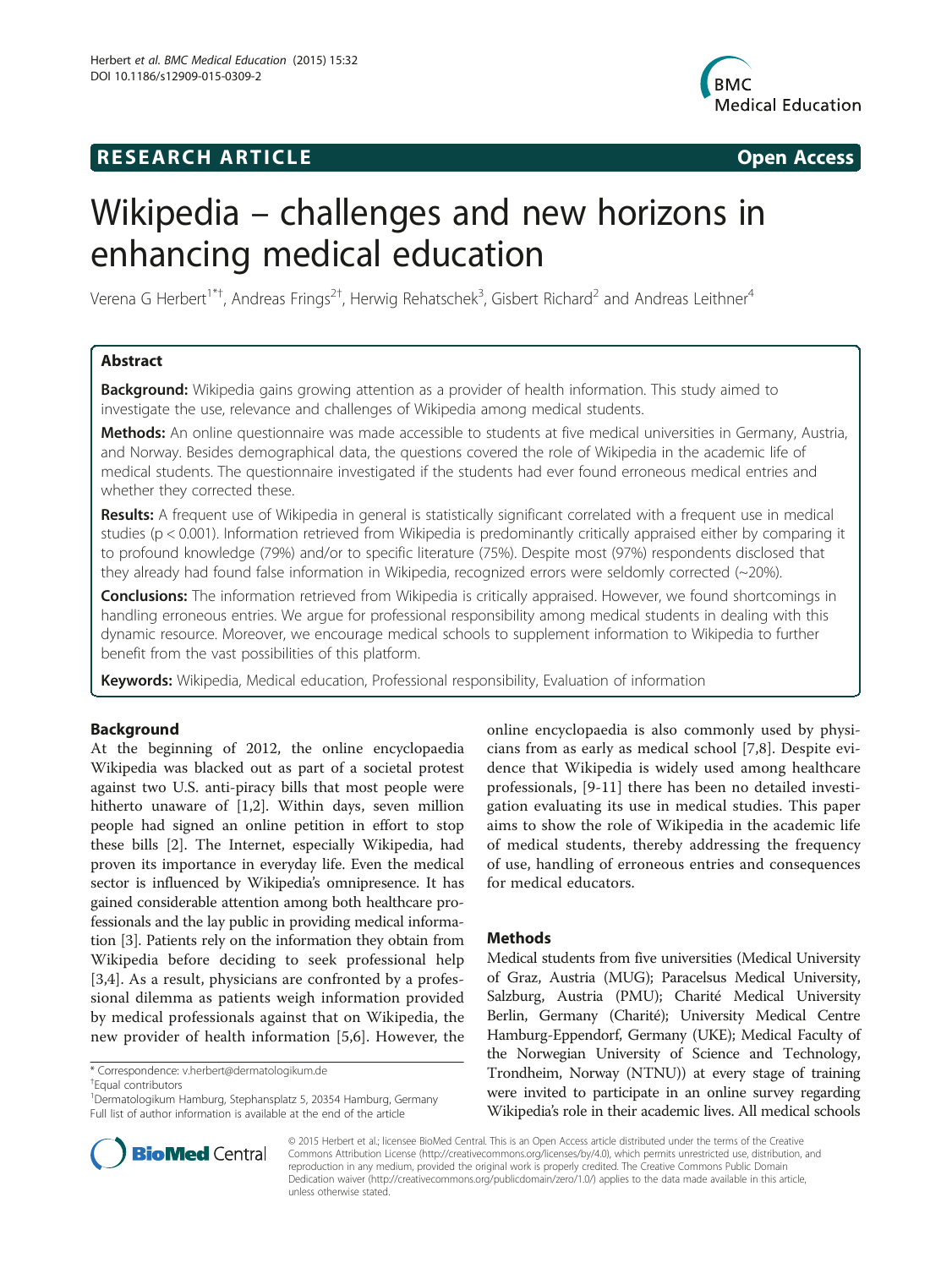that were registered in Austria and Germany during 2013 were asked to join thisstudy, however, only the above mentioned universities gave their consent for participation. NTNU did participate as one of the authors (VH) was a student at this university. The voluntary survey ran between July and October 2014 and could be completed anonymously on a password secured website. The total questionnaire consisted of three demographic, 17 singleand one multiple-section questions. However, only questions related to the focus of the current paper are presented here (Table 1). Other questions were related to

Table 1 Main questions with respect to the use of Wikipedia, the handling of retrieved information and dealing with erroneous information

|                                                                                                                                           | <b>Possible answers</b>                                         |
|-------------------------------------------------------------------------------------------------------------------------------------------|-----------------------------------------------------------------|
| How often do you use wikipedia<br>as an information source in general?                                                                    |                                                                 |
|                                                                                                                                           | Never                                                           |
|                                                                                                                                           | 1-5x/week                                                       |
|                                                                                                                                           | Daily                                                           |
|                                                                                                                                           | 1-5x/month                                                      |
| How often do you use Wikipedia<br>as an information source in your<br>medical studies?                                                    |                                                                 |
|                                                                                                                                           | Never                                                           |
|                                                                                                                                           | 1-5x/week                                                       |
|                                                                                                                                           | Daily                                                           |
|                                                                                                                                           | 1-5x/month                                                      |
| Given that you read a medical<br>article on Wikipedia, do you draw<br>any criteria to evaluate its quality?<br>(Multiple answer possible) |                                                                 |
|                                                                                                                                           | I compare it to my knowledge                                    |
|                                                                                                                                           | Number of references                                            |
|                                                                                                                                           | Authors are well-known                                          |
|                                                                                                                                           | High number of revisions                                        |
|                                                                                                                                           | Date of latest revision                                         |
|                                                                                                                                           | I compare it to specific<br>literature                          |
|                                                                                                                                           | I discuss the content with<br>my colleagues/teachers            |
|                                                                                                                                           | I do not draw any criteria                                      |
|                                                                                                                                           | I trust my gut feeling                                          |
| Given that you find incorrect<br>information, what do you do?                                                                             |                                                                 |
|                                                                                                                                           | I correct the error                                             |
|                                                                                                                                           | I am not familiar how to<br>correct articles                    |
|                                                                                                                                           | I know how to correct articles<br>but leave the entry unaltered |
|                                                                                                                                           | I draw attention to the false<br>information in any other way   |

different topics (local medical libraries, non-digital medical literature, e-learning and buying behaviour related to medical literature; questions and data not published here).

The study protocol was approved by the local ethics committee (Medical University of Graz, EK-No. 24–002 ex 11/12). All completed questionnaires from medical students were included for evaluation and used to assess if

- 1. the student's general use of Wikipedia is comparable to its use in medical studies,
- 2. the information retrieved from Wikipedia is critically appraised,
- 3. the participating students have ever found erroneous information in Wikipedia medical articles and have corrected the information.

Further, data has been itemized according to educational stage and gender. Using Pearson Chi-square test, the above-mentioned variables were examined for statistical significant results. To test for monotonicity across the groups, the Jonckheere-Terpstra-Test was performed. Descriptive data were analyzed using SPSS 19.0 (SPSS Inc, Chicago, IL), considering p-values ≤0.05 as statistically significant.

#### Results

#### Demographic data

Of approximately 7000 possibly reached students, 1442 (21%) returned questionnaires. Thereof, 1365 (20%) questionnaires were completely answered and therefore used for analysis. Fifty-three percent (n = 723) of the participants were female and  $47\%$  (n = 642) were male. The majority of 901 (66%) students was between 20 to 25 years old, 300 (22%) were aged below 20 and 164 (12%) were older than 25 years. At the time of the survey,  $55\%$  (n = 751) of the respondents were at preclinical and  $45\%$  (n = 614) at clinical stage.

#### itudents' general and medical use of Wikipedia

Regarding general information seeking behaviour, 819 (60%) participants disclosed a moderate use of Wikipedia. Of those, 342 (56%) students were at clinical stage, 394 (61%) were male. Using Wikipedia in a high manner for searching general information, 127 (20%) were at clinical stage, 150 (24%) were male. In 145 (24%) cases, the students were at clinical stage and 98 (15%) were male of those, that stated a low general use (Table [2](#page-2-0)).

With respect to searching for medical information, the majority of 55% (n = 751) reported a moderate use. Of those, 333 (44%) students were at clinical stage, 386 (51%) were male. Using Wikipedia in a high manner for medical nformation seeking  $(n = 158 (12)$ , 87 (55%) persons were at clinical stage, 94 (59%) were male. Finally, 194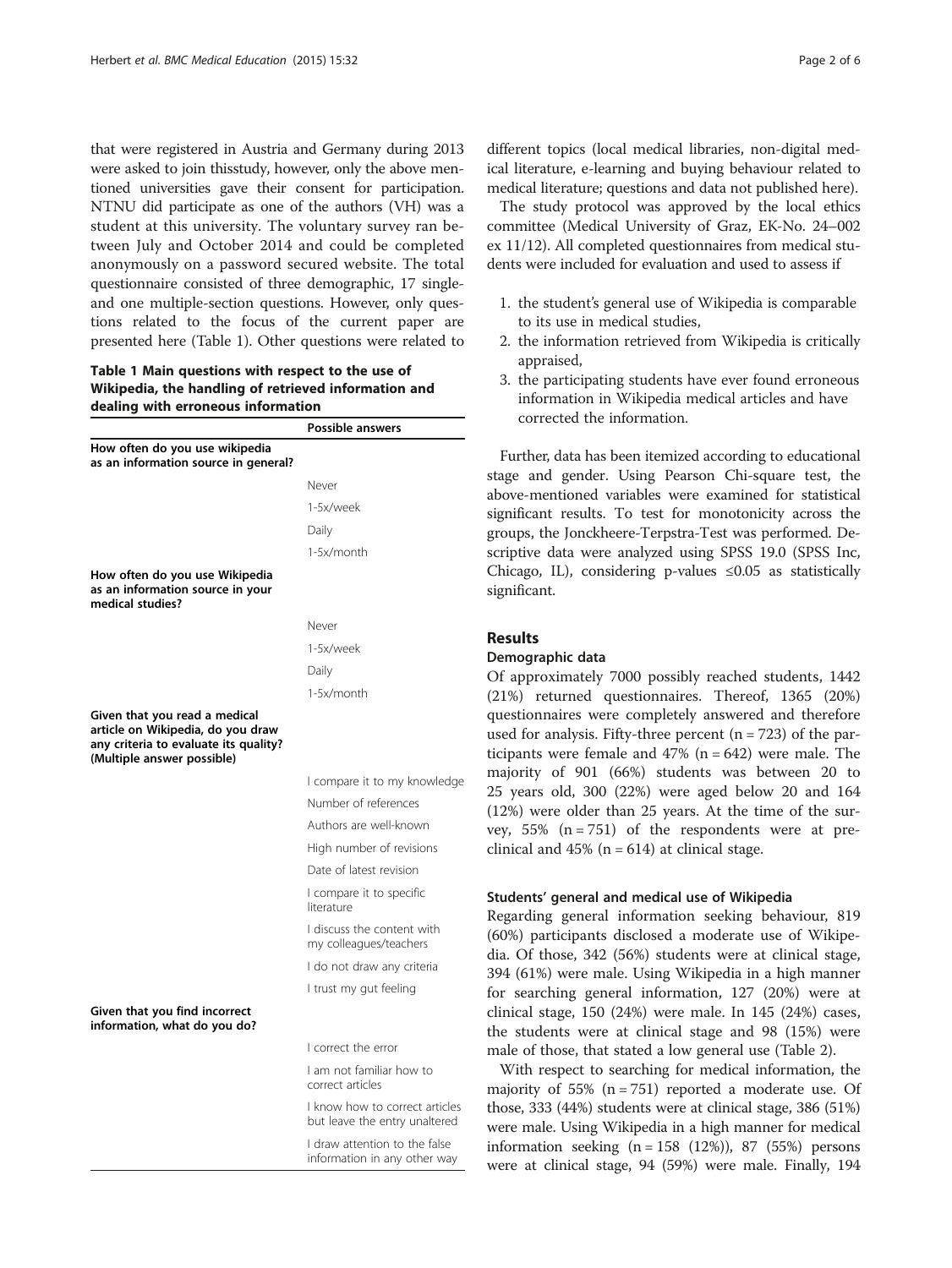| Page 3 of 6 |  |  |
|-------------|--|--|
|             |  |  |

| Variable                   | Level of general use of Wikipedia |                             |                       |       |  |
|----------------------------|-----------------------------------|-----------------------------|-----------------------|-------|--|
|                            | $low (n = 328 (24\%)$             | moderate ( $n = 819$ (60%)) | high $(n = 218 (16%)$ |       |  |
| Sex                        |                                   |                             |                       |       |  |
| Male $(n = 642)$           | 98 (15%)                          | 394 (61%)                   | 150 (24%)             | 0.000 |  |
| Female $(n = 723)$         | 230 (32%)                         | 425 (59%)                   | 68 (9%)               |       |  |
| Age group                  |                                   |                             |                       |       |  |
| $<$ 20 (n = 300)           | 123 (41%)                         | 90 (30%)                    | 87 (29%)              | 0.109 |  |
| $20 - 25$ (n = 901)        | 145 (16%)                         | 687 (76%)                   | 69 (8%)               |       |  |
| $>25 (n = 164)$            | 60 (37%)                          | 42 (26%)                    | 62 (37%)              |       |  |
| Stage of study             |                                   |                             |                       |       |  |
| Pre-clinical ( $n = 751$ ) | 183 (24%)                         | 477 (64%)                   | 91 (12%)              | 0.027 |  |
| Clinical ( $n = 614$ )     | 145 (24%)                         | 342 (56%)                   | 127 (20%)             |       |  |

<span id="page-2-0"></span>Table 2 Characteristics of study participants (n = 1365) with different levels of general use of Wikipedia

(43%) were at clinical stage and 162 (36%) were male of those that stated a low medical use (Table 3).

Pearson Chi-square test showed a statistically significant correlation between the use of Wikipedia in general and its use in medical studies  $(p < 0.001)$ . The use of Wikipedia in medical studies was statistically significant correlated with the students' study progress  $(p = 0.024)$ and gender  $(p < 0.001)$ . There was no statistical significance between the use of Wikipedia in medical studies and the respondents' age ( $p = 0.063$ ).

Nonparametric analysis using Jonckheere-Terpstra-Test showed an increasing trend of Wikipedia use in general with an increasing use of it in medical studies  $(p < 0.001)$ . There was likewise a positive trend between the frequency of Wikipedia use in general and the students' study progress ( $p = 0.027$ ). A negative trend could be noted between the general frequency of use and the respondents' gender (p < 0.001).

Critical appraisal of information retrieved from Wikipedia

For assessing information retrieved from Wikipedia,  $n =$ 1074 (79%) reported comparing data to their knowledge and/or to specific literature  $(n = 1028 (75\%)$  (Table [4](#page-3-0)). Thirty-five percent  $(n = 723)$  discussed the article content with their colleagues and/or professors, whereas  $25%$  (n = 341) evaluated the article's quality according to its number of references and  $16\%$  (n = 218) to the date of its latest revision. A minority stated to not draw any criteria for assessing data quality ( $n = 109$  (8%)) and to only trust their gut feeling  $(n = 111 (8\%)$  (Table [4\)](#page-3-0). Familiarity of the authors  $(n = 82 (6%)$  and number of revisions  $(n = 55 (4%)$ played a minor role in assessing an article's quality. Multiple answers were possible for this question.

Pearson Chi-square test showed a statistically significant correlation between appraising information critically and the participants study progress  $(p = 0.042)$ . There was no statistical significance between reviewing

| Variable                   | Level of medical use of Wikipedia |                             |                        |       |
|----------------------------|-----------------------------------|-----------------------------|------------------------|-------|
|                            | $low (n = 456 (33\%)$             | moderate ( $n = 751$ (55%)) | high $(n = 158 (12\%)$ |       |
| Sex                        |                                   |                             |                        |       |
| Male $(n = 642)$           | 162 (25%)                         | 386 (60%)                   | 94 (15%)               | 0.000 |
| Female $(n = 723)$         | 294 (41%)                         | 365 (50%)                   | 64 (9%)                |       |
| Age group                  |                                   |                             |                        |       |
| $<$ 20 (n = 300)           | 166 (55%)                         | 81 (27%)                    | 53 (18%)               | 0.063 |
| $20 - 25$ (n = 901)        | 187 (21%)                         | 614 (68%)                   | 100 (11%)              |       |
| $>25 (n = 164)$            | 103 (63%)                         | 56 (34%)                    | 5(3%)                  |       |
| Stage of study             |                                   |                             |                        |       |
| Pre-clinical ( $n = 751$ ) | 262 (35%)                         | 418 (56%)                   | 71 (9%)                | 0.024 |
| Clinical ( $n = 614$ )     | 194 (32%)                         | 333 (54%)                   | 87 (14%)               |       |

| Table 3 Characteristics of study participants (n = 1365) with different levels of medical use of Wikipedia |  |
|------------------------------------------------------------------------------------------------------------|--|
|------------------------------------------------------------------------------------------------------------|--|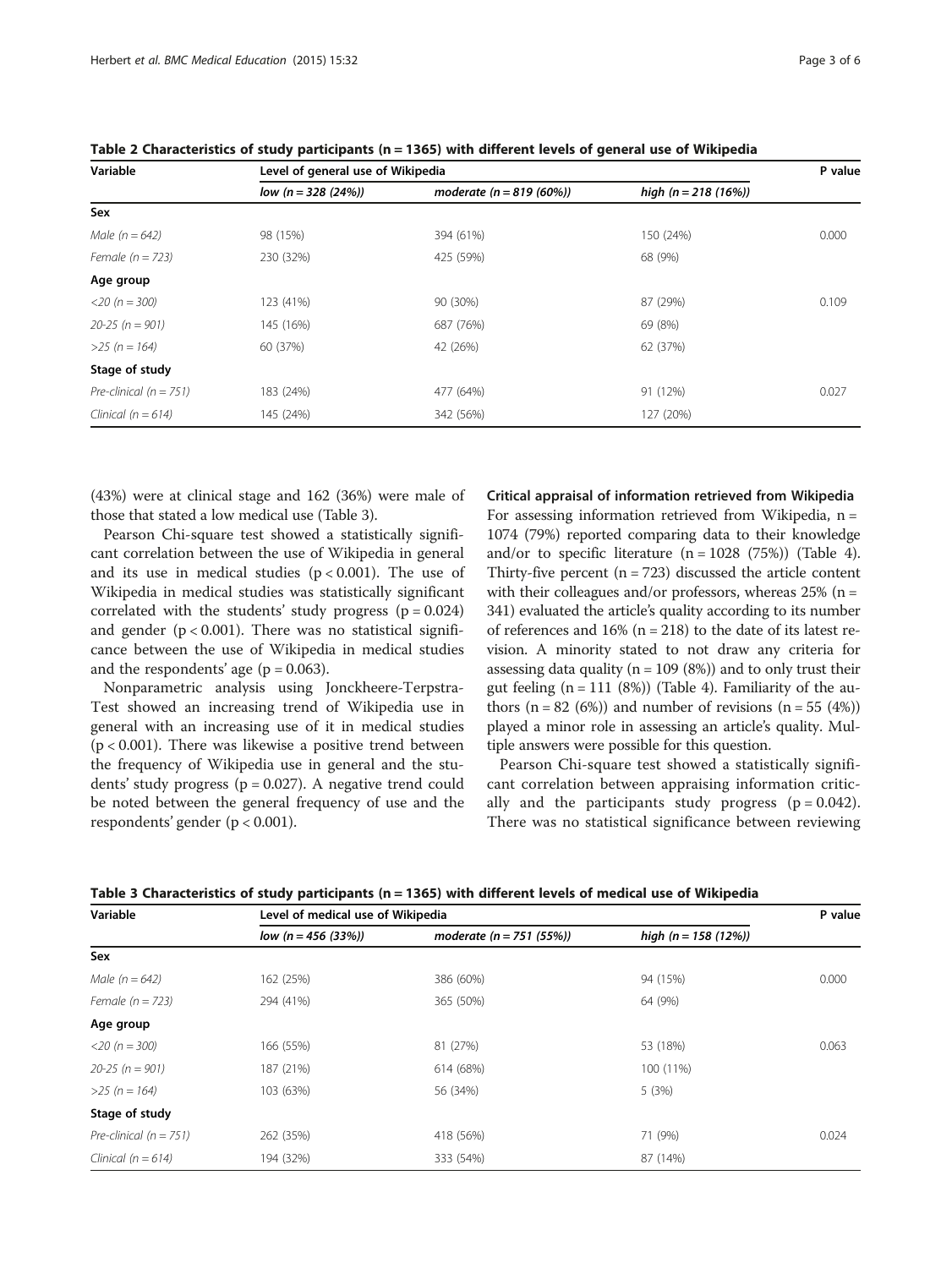| Page 4 of 6 |  |  |
|-------------|--|--|
|             |  |  |

| Variable                   | <b>Quality assessment criteria</b>                       |                                                              |                                   |                                      | P value |
|----------------------------|----------------------------------------------------------|--------------------------------------------------------------|-----------------------------------|--------------------------------------|---------|
|                            | Comparison with one's own<br>knowledge $(n = 1074(79\%)$ | Comparison with scientific<br>literature ( $n = 1028(75%)$ ) | Nothing at all<br>$(n = 109(8\%)$ | One's gut feeling<br>$(n = 111(8\%)$ |         |
| Sex                        |                                                          |                                                              |                                   |                                      |         |
| Male $(n = 642)$           | 509                                                      | 479                                                          | 59                                | 53                                   | 0.347   |
| Female $(n = 723)$         | 565                                                      | 549                                                          | 50                                | 58                                   |         |
| Age group                  |                                                          |                                                              |                                   |                                      |         |
| $<$ 20 (n = 300)           | 214                                                      | 45                                                           | 21                                | 26                                   | 0.592   |
| $20 - 25$ (n = 901)        | 717                                                      | 836                                                          | 21                                | 24                                   |         |
| $>25 (n = 164)$            | 143                                                      | 147                                                          | 67                                | 61                                   |         |
| Stage of study             |                                                          |                                                              |                                   |                                      |         |
| Pre-clinical ( $n = 751$ ) | 597                                                      | 579                                                          | 45                                | 55                                   | 0.042   |
| Clinical ( $n = 614$ )     | 477                                                      | 449                                                          | 64                                | 56                                   |         |

<span id="page-3-0"></span>Table 4 Cross-tabulation of quality assessment criteria of information retrieved from Wikipedia with participants' characteristics (n = 1365) (multiple answers possible)

information critically and age  $(p = 0.592)$ , or gender  $(p = 0.347)$ .

Nonparametric analysis using the Jonckheere-Terpstra-Test showed an increasing trend between frequency of Wikipedia use and study progress ( $p = 0.042$ ).

#### Handling erroneous Wikipedia articles

Asked if they have ever found inaccurate medical entries on Wikipedia, 1324 (97%) students affirmed this. Of those, 861 (65%) students did not know how to revise articles and 199 (15%) let the false information unaltered, despite knowing how to correct articles. In contrast, 159 (12%) corrected errors immediately and 66 (5%) of the respondents drew attention to the inaccurate information in any other way. Regarding the students that do not revise respectively do not know how to revise articles, 55% were in clinics and 51% were male. In concerns of correcting erroneous entries, 44% were in clinics and 47% were male (Table 4).

Pearson Chi-square test showed a statistically significant correlation between handling inaccurate information and gender (p < 0.001), use of Wikipedia in general  $(p < 0.001)$ , and in medical studies  $(p < 0.001)$ . There was no statistical significance related to age  $(p = 0.680)$  or study progress ( $p = 0.334$ ).

Nonparametric analysis using the Jonckheere-Terpstra-Test showed a positive trend between handling false entries and gender  $(p < 0.001)$ . A negative trend was noted between frequency of use in general and correcting erroneous entries ( $p < 0.001$ ). There was also a statistically significant trend between frequency of use in medical studies and the correction of false information  $(p < 0.001)$ .

#### **Discussion**

#### Information seeking and sharing behaviour

Wikipedia is an open web-based encyclopaedia and is therefore more responsive to changes in knowledge than conventional encyclopaedias. Without a doubt, Wikipedia is one of the most dominant online reference sources, gaining in presence, quality, and content [[3\]](#page-4-0) - also for retrieving health information [[10,12,13\]](#page-5-0). Not only the lay public but health professionals, researchers, and medical students depend on it as a resource for medical information [\[7](#page-5-0)]. Studies show that 50–70% practicing and 70% junior physicians use Wikipedia as a medical information source [\[7](#page-5-0)]. In medical education, Wikipedia's potential role is that of a vast learning resource. As we could demonstrate, the site is used by the majority of the surveyed students in context of their academic education. A strong correlation between searching for general and medical entries could be disclosed. However, its use by the majority does not necessarily confirm its reliability. The medical use of Wikipedia seems to increase in frequency with the respondents'study progress. It could serve well to enhance the students' information seeking and sharing behaviour in correlation to the stage of their medical education.

#### Critical appraisal of information

Information literacy, [\[14,15\]](#page-5-0) the ability to search, retrieve, and evaluate data according to quality, credibility and applicability, is crucial for academic success. Hence, serious concerns have been expressed regarding Wikipedia's accuracy and value as an educational resource in medical studies [[15,16](#page-5-0)]. As a result, users of Wikipedia must continually balance the need for easy to find and available with questionable information. Percentages obtained in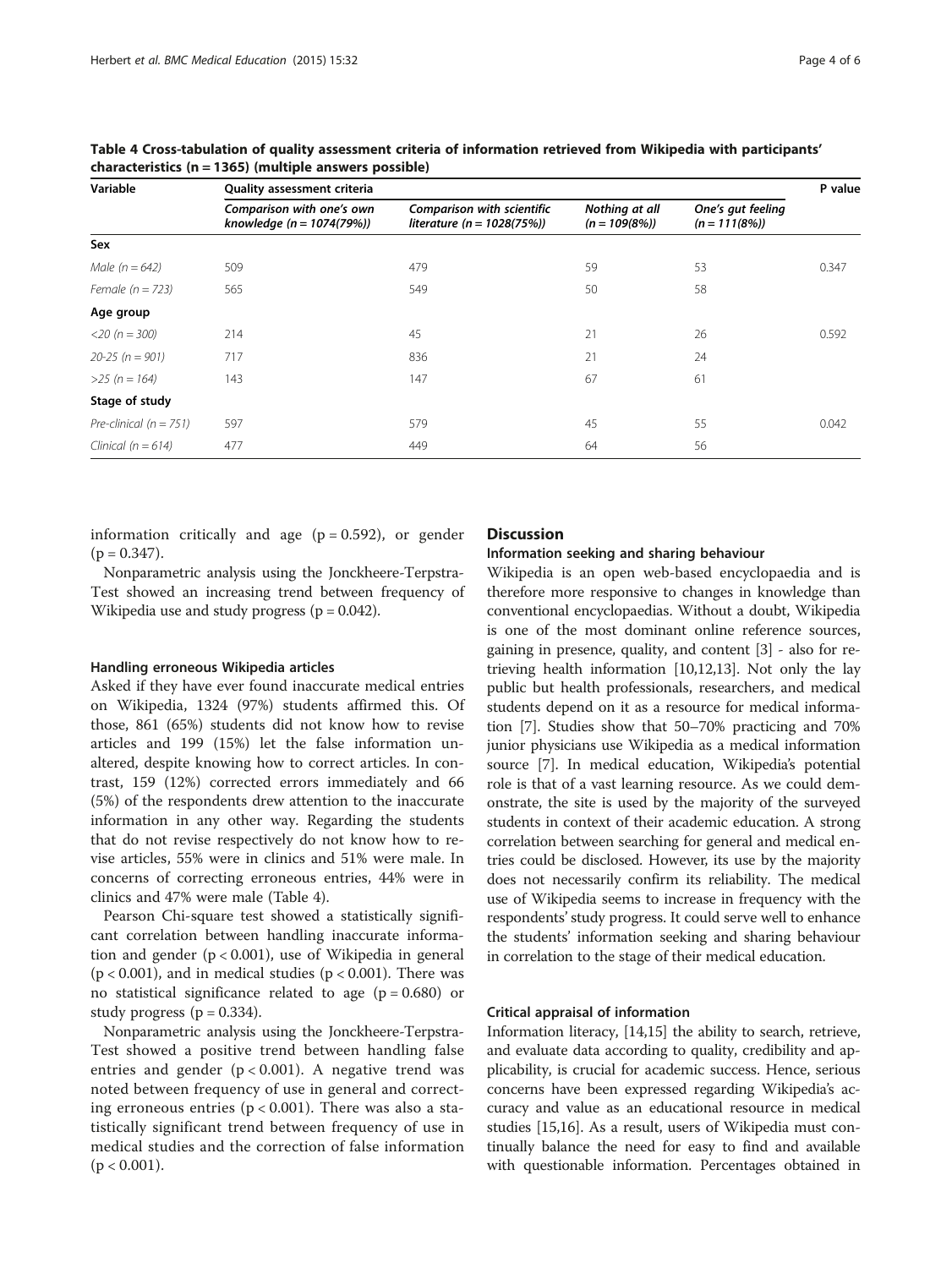<span id="page-4-0"></span>this study show that information retrieved from Wikipedia is critically appraised by most of the participating students, correlating with their study progress. Interestingly, the majority state that they compare the information to specific literature and knowledge presented in their academic studies. Only a small number of students question the articles' quality not at all or rely on their instincts. We argue that a certain progress in studies and the use of Wikipedia combined with reliable references, transforms information-seeking and -recording to a multifactorial, evolving process of highest value for the students and their academic development.

#### Challenges in handling erroneous entries

The authors of Wikipedia articles usually remain anonymous and contributions can easily be changed, regardless of professional expertise [[16](#page-5-0)]. However, Wikipedia is not only characterized by the factors "anytime, anywhere, and anybody", but also by a constant review process, the "perpetual beta", and the so-called "architecture of participation" [[12](#page-5-0)]. This collective intelligence compels a "survival of the fittest" environment, whereby unsustainable articles should be revised. The vast majority of the interviewed students have found inaccurate medical entries on Wikipedia. However, recognized errors were corrected only by a minority. Users that access Wikipedia in a high manner tend to correct false information less often than those that use Wikipedia less frequently. This suggests that a higher degree of responsibility promotes selective use of Wikipedia for a more elaborate and reflected information search. 4.Limitations.

We acknowledge certain limitations to our study. There was a low response rate (about 20%) and the possibility of social desirability bias when responding to the survey could influence the obtained results. Moreover, the questionnaire was created without external review board.

#### Conclusions

We state that Wikipedia should not be viewed as being inappropriate for its use in medical education. Given Wikipedia's central role in medical education as reported in our survey, its integration could yield new opportunities in undergraduate education. High-quality medical education and sustainability necessitates the need to know how to search and retrieve unbiased, comprehensive, and reliable information. Students should therefore be advised in reflected information search and encouraged to contribute to the "perpetual beta" improving Wikipedia's reliability. Therefore, we ask for inclusion in medical curricula, since guiding students' use and evaluation of information resources is an important role of higher education. It is of utmost importance to establish information literacy, evidence-based practices, and lifelong learning habits among future physicians early on,

hereby contributing to medical education of the highest quality.

Accordingly, this is an appeal to see Wikipedia as what it is: an educational opportunity. This is an appeal to academic educators for supplementing Wikipedia entries with credible information from the scientific literature. They also should teach their protégés to obtain and critically evaluate information as well as to supplement or correct entries. Finally, this is an appeal to medical students to develop professional responsibility while working with this dynamic resource. Criticism should be maintained and caution exercised since every user relies on the accuracy, conscientiousness, and objectivity of the contributor.

#### Competing interests

The authors declare that they have no competing interests.

#### Authors' contributions

VGH and AF have made substantial contributions to conception and design, acquisition of data, analysis and interpretation of data, and wrote the manuscript. HR, GR and AL have been involved in drafting the manuscript, revising it critically for important intellectual content, have given final approval of the version to be published, and agree to be accountable for all aspects of the work in ensuring that questions related to the accuracy or integrity of any part of the work are appropriately investigated and resolved. All authors read and approved the final manuscript.

#### Authors' information

Verena G Herbert and Andreas Frings are first-authors.

#### Acknowledgements

The authors thank the participating medical universities and their students: • Medical University of Graz, Austria (The study protocol was approved by

- the local ethics committee (EK-No. 24–002 ex 11/12).)
- Medical Faculty of the Norwegian University of Science and Technology, Trondheim, Norway
- Paracelsus Medical University Salzburg, Austria
- University Medical Centre Hamburg-Eppendorf, Germany
- Charité Medical University Berlin, Germany.
- 

#### Author details

1 Dermatologikum Hamburg, Stephansplatz 5, 20354 Hamburg, Germany. 2 Department of Ophthalmology, University Medical Centre Hamburg-Eppendorf, Hamburg, Germany. <sup>3</sup>Medical University of Graz, Graz, Austria. <sup>4</sup>Department of Orthopaedics, Medical University of Graz, Graz Austria.

#### Received: 8 November 2014 Accepted: 17 February 2015 Published online: 06 March 2015

#### References

- 1. O'Leary DE. Computer-based political action: the battle and internet blackout over PIPA. IEEE Computer. 2012;45:64–72.
- 2. Chesbrough EA. Freedom of speech through the looking glass: reflections on the governance of political discourse in china, the United States, and the european union. Scripps senior theses. 2012. Paper 93.
- 3. Heilman JM, Kemmann E, Bonert M, Chatterjee A, Ragar B, Beards GM, et al. Wikipedia: a key tool for global public health promotion. J Med Internet Res. 2011;13:e14.
- 4. Bylund CL, Gueguen JA, D'Agostino TA, Imes RS, Sonet E. Cancer patients' decisions about discussing internet information with their doctors. Psychooncology. 2009;18:1139–46.
- 5. Metcalfe D, Powell J. Should doctors spurn Wikipedia? J R Soc Med. 2011;104:488–9.
- 6. Laurent MR, Vickers TJ. Seeking health information online: does Wikipedia matter? J Am Med Inform Assoc. 2009;16:471–9.